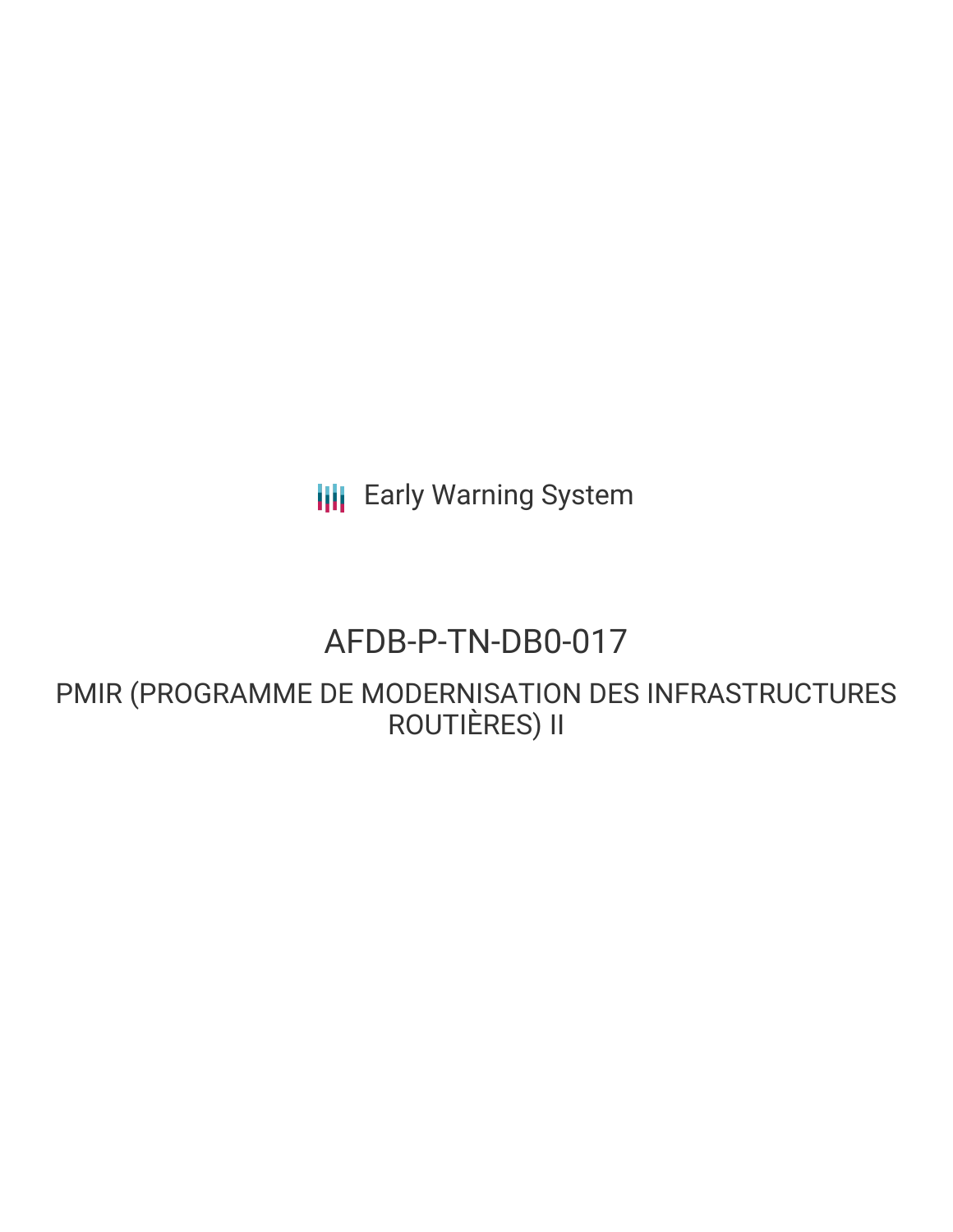

# Early Warning System PMIR (PROGRAMME DE MODERNISATION DES INFRASTRUCTURES ROUTIÈRES) II

### **Quick Facts**

| <b>Countries</b>               | Tunisia                                                             |
|--------------------------------|---------------------------------------------------------------------|
| <b>Specific Location</b>       | Enfidha and Kairouan cities in the Sousse and Kairouan governorates |
| <b>Financial Institutions</b>  | African Development Bank (AFDB)                                     |
| <b>Status</b>                  | Approved                                                            |
| <b>Bank Risk Rating</b>        |                                                                     |
| <b>Voting Date</b>             | 2021-12-14                                                          |
| <b>Borrower</b>                | Government of Tunisia                                               |
| <b>Sectors</b>                 | Transport                                                           |
| <b>Investment Type(s)</b>      | Loan                                                                |
| <b>Investment Amount (USD)</b> | $$119.86$ million                                                   |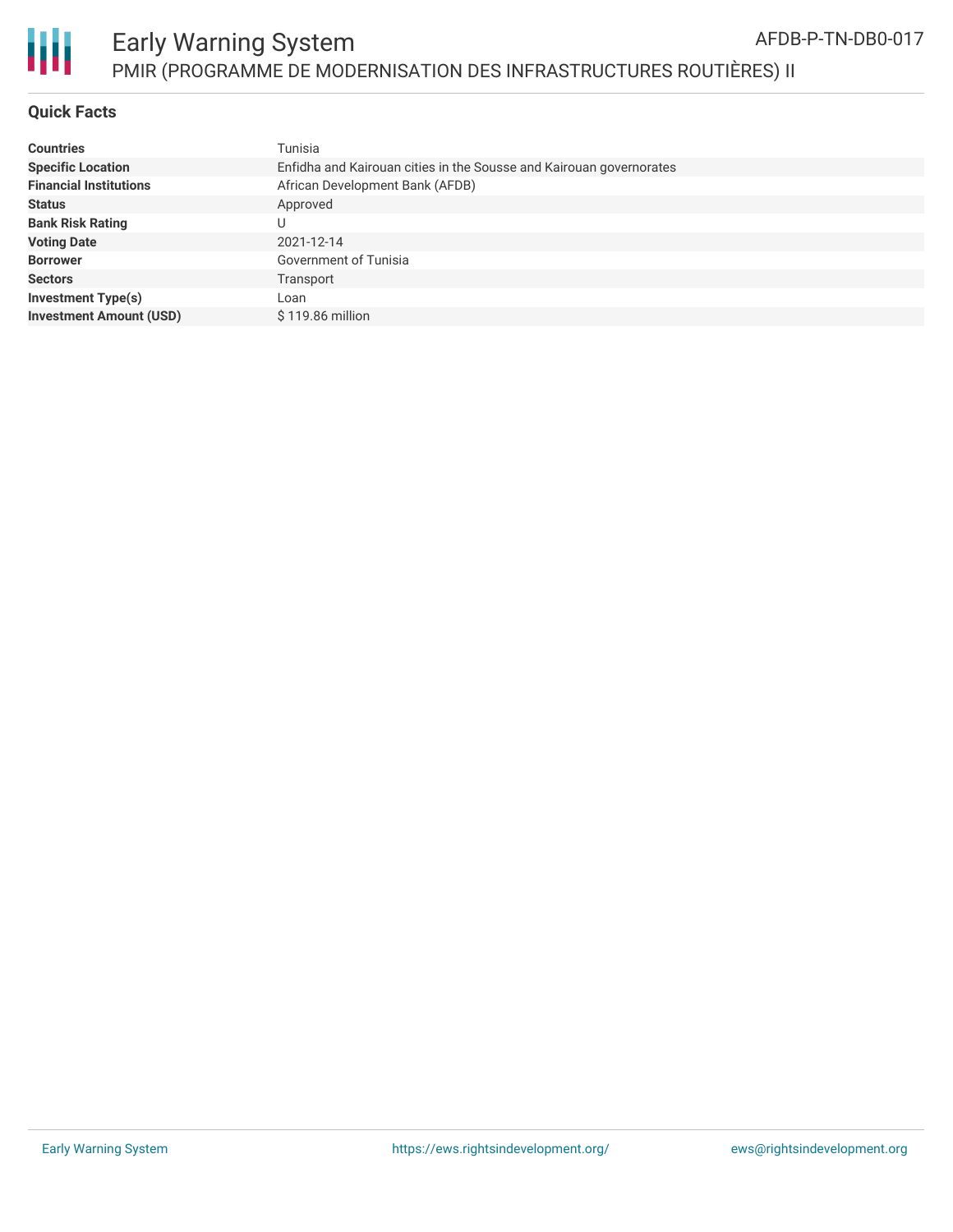

### **Project Description**

According to bank provided infrmation, the project is the second phase of the ongoing PMIR, financed by the AfDB, AGTF and the Tunisian government. PMIR II forms part of the road sub-sector upgrading strategy, which seeks to promote an efficient, inclusive and sustainable transport system to boost intra/inter-regional trade and make the country's main development growth poles more accessible. The project incorporates(i) rehabilitation and reinforcement of a total of 230.6 km of classified roads in five governorates (Gafsa, Kairouan, Kasserine, Sidi Bouzid and Siliana); (ii) modernisation/dualization of the Enfidha-Kairouan road; (iii) creation of microbusinesses for young graduates who will be part of the road network maintenance team; and (v) periodic maintenance of 1000 km of roads. The total project cost, exclusive of taxes and customs duties, is TND 735.48 million—i.e., EUR 219.35 million. The Bank's contribution will be EUR 103.95 million (47.39%) through an ADB loan.

The project's goal is to promote an efficient and sustainable transport system to support growth and create favourable conditions for youth employment. The investments planned will not only contribute to the reduction of regional disparities by concentrating a large part of the operations in the disadvantaged governorates but also remove the constraints posed by narrow road gauges that impede traffic flow. Finally, it will contribute to the preservation of the road infrastructure by encouraging the creation of microbusinesses for the maintenance of the network.

The project's primary focus is the RN2 section linking Enfidha and Kairouan cities in the Sousse and Kairouan governorates. The proposed project area has a population of 159,772 (50.1% women), 60.42% of which inhabit urban areas, according to the National Institute of Statistics (INS).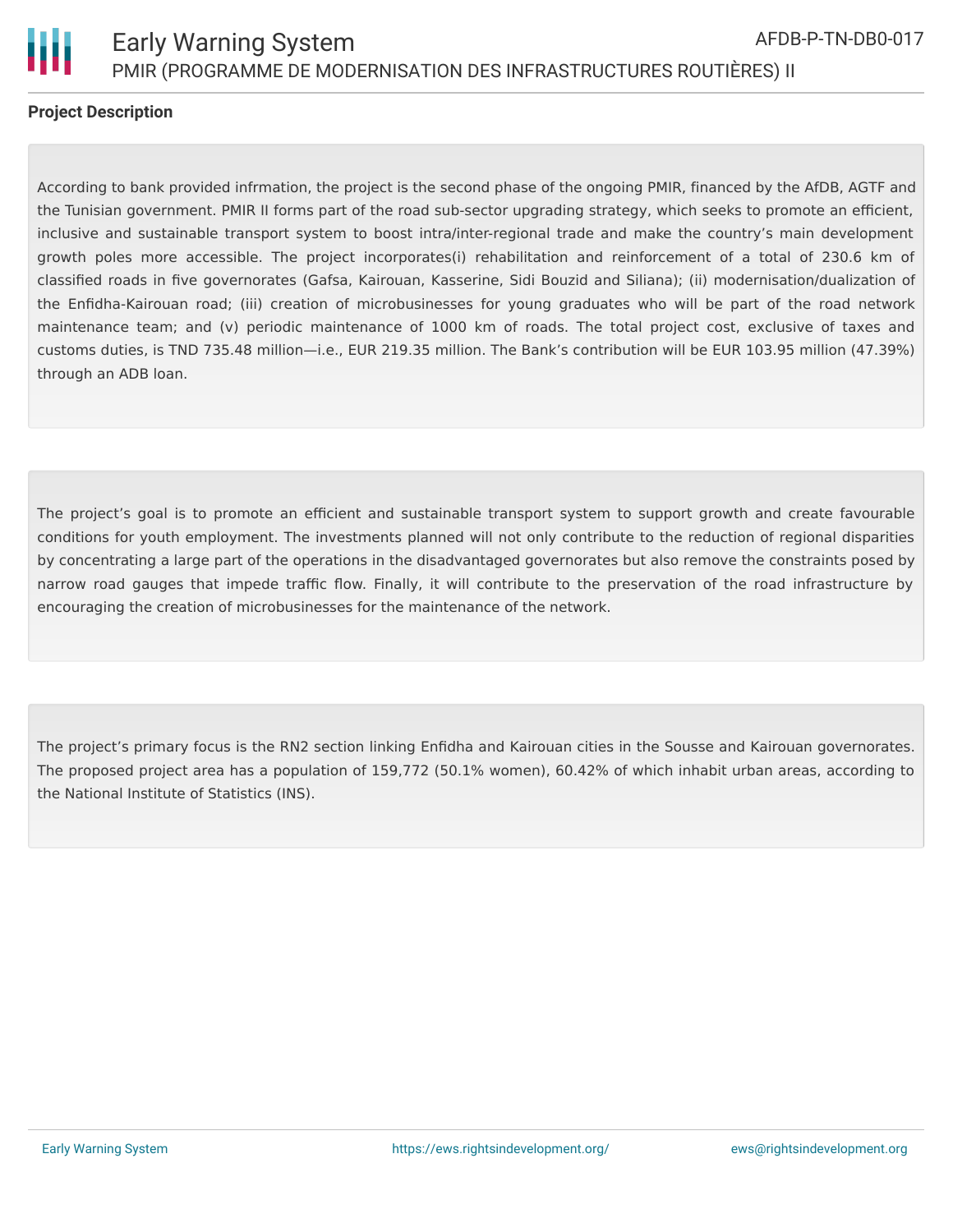

圃

# Early Warning System PMIR (PROGRAMME DE MODERNISATION DES INFRASTRUCTURES ROUTIÈRES) II

### **Investment Description**

African Development Bank (AFDB)